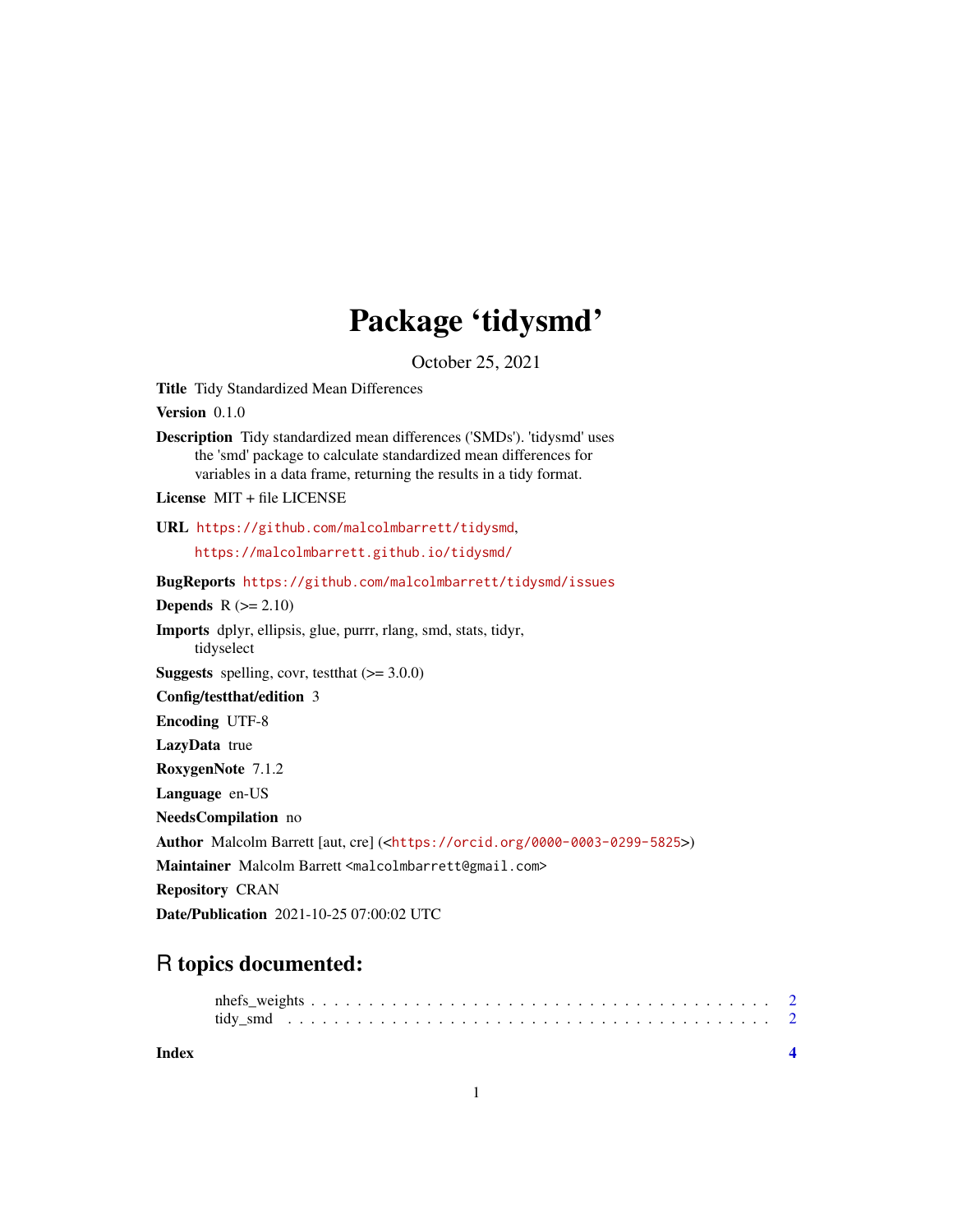<span id="page-1-0"></span>

#### Description

A dataset containing various propensity score weights for causaldata::nhefs\_complete.

#### Usage

nhefs\_weights

#### Format

A data frame with 1566 rows and 14 variables:

qsmk Quit smoking race Race age Age education Education level smokeintensity Smoking intensity smokeyrs Number of smoke-years exercise Exercise level active Daily activity level wt71 Participant weight in 1971 (baseline) w\_ate ATE weight w\_att ATT weight w\_atc ATC weight w\_atm ATM weight w\_ato ATO weight

tidy\_smd *Tidy Standardized Mean Differences*

#### Description

tidy\_smd() calculates the standardized mean difference (SMD) for variables in a dataset between groups. Optionally, you may also calculate weighted SMDs. tidy\_smd() wraps  $smd$ : smd(), returning a tidy dataframe with the columns variable, weights, and smd, as well as fourth column the contains the level of .group the SMD represents. You may also supply multiple weights to calculate multiple weighted SMDs, useful when comparing different types of weights.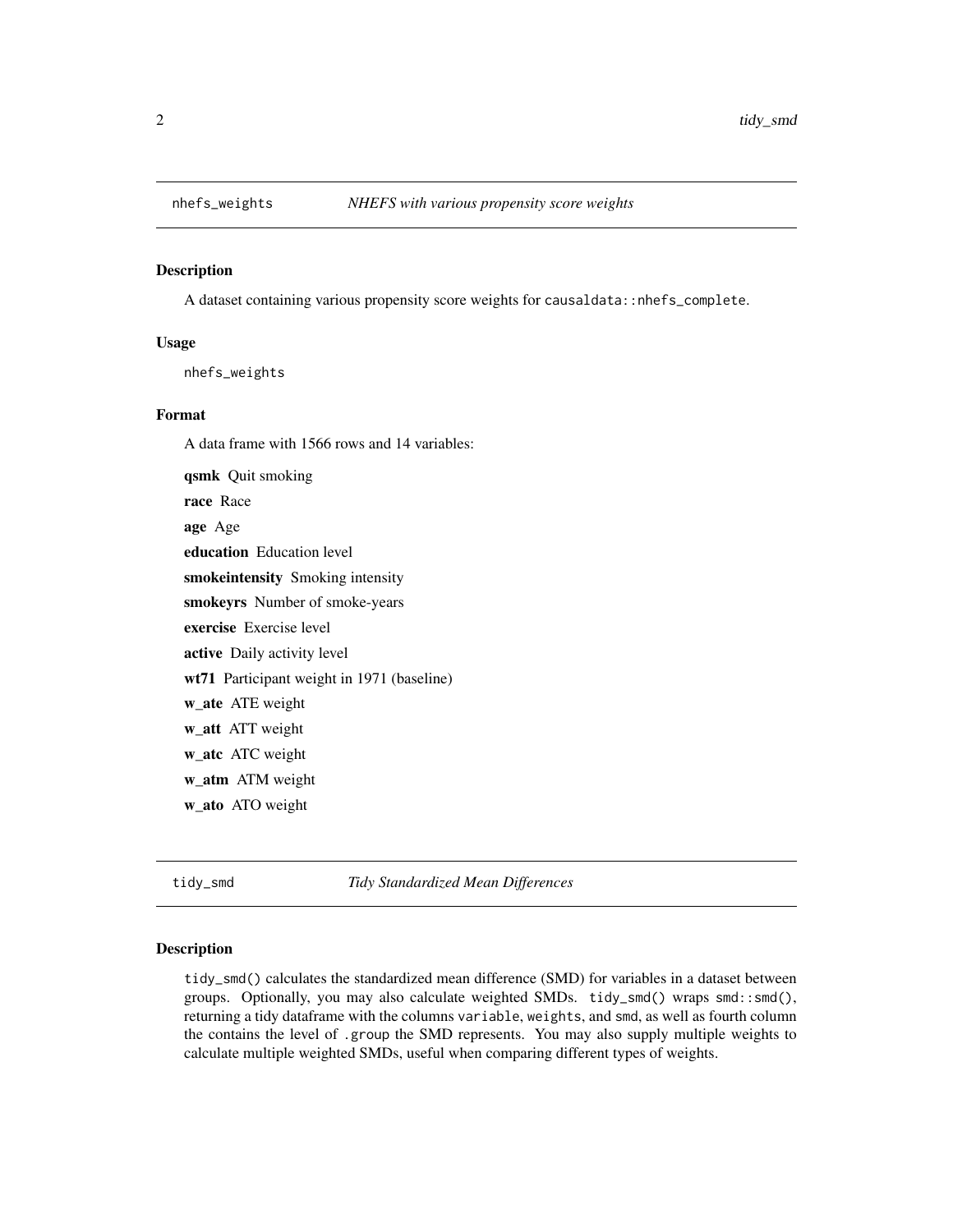<span id="page-2-0"></span>tidy\_smd 3

#### Usage

```
tidy_smd(
  .df,
  .vars,
  .group,
  Wts = NULL,include_unweighted = TRUE,
 na.rm = FALSE,
 gref = 1L,std.error = FALSE
\mathcal{L}
```
#### Arguments

| .df                | A data frame                                                                                   |
|--------------------|------------------------------------------------------------------------------------------------|
| . vars             | Variables for which to calculate SMD                                                           |
| .group             | Grouping variable                                                                              |
| .wts               | Variables to use for weighting the SMD calculation                                             |
| include_unweighted |                                                                                                |
|                    | Logical. If using . wts, also calculate the unweighted SMD?                                    |
| $na$ . $rm$        | Remove NA values from x? Defaults to FALSE.                                                    |
| gref               | an integer indicating which level of g to use as the reference group. Defaults to<br>1.        |
| std.error          | Logical indicator for computing standard errors using compute_smd_var. De-<br>faults to FALSE. |

#### Value

a tibble

#### Examples

```
tidy_smd(nhefs_weights, c(age, education, race), .group = qsmk)
tidy_smd(nhefs_weights, c(age, education), .group = qsmk, std.error = TRUE)
tidy_smd(
 nhefs_weights,
 c(age, race, education),
  .group = qsmk,
  .wts = c(w_ate, w_att, w_atm)
)
```